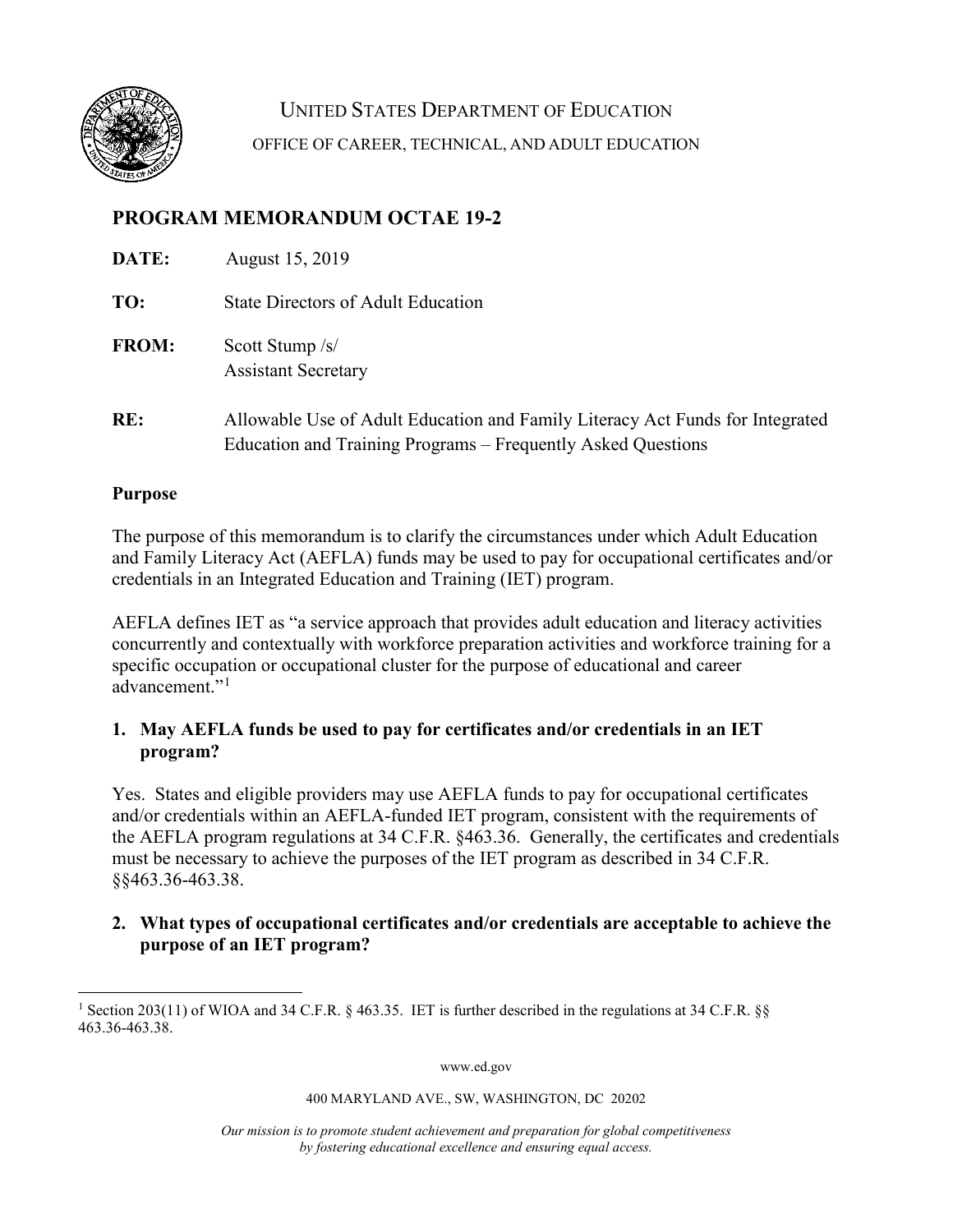There are generally two categories of occupational certificates and/or credentials that are acceptable to achieve the purpose of an IET program – a recognized postsecondary credential or other types of credentials, as described below.

First, occupational credentials meeting the definition of "recognized postsecondary credential," defined in section 3(52) of WIOA to include a credential consisting of an industry-recognized certificate or certification, a certificate of completion of an apprenticeship, or a license recognized by the State or Federal government, are appropriate to achieve the purpose of an IET program.

A recognized postsecondary credential is awarded in recognition of an individual's attainment of measurable technical, industry, or occupational skills necessary to obtain employment or to advance within an industry or occupation. These technical, industry, or occupational skills generally are based on standards developed or endorsed by employers or industry associations. Consistent with **OCTAE Program Memorandum 17-[2](#page-1-0)**,<sup>2</sup> recognized postsecondary credentials earned through an IET program may be counted towards credential attainment in the National Reporting System for Adult Education (NRS).

Second, other types of credentials or certificates may be appropriate to achieve the purpose of an IET program, if such certificates document the attainment of general skills that are required to qualify for entry-level employment or advancement in employment and are a part of a career pathway. These certificates may include skills related to safety, hygiene, and other general skills. As noted in Program Memorandum  $17-2$ , general skill certificates are not countable towards the credential attainment measure in the NRS.

# **3. What types of occupational certificates and/or credentials are not an allowable use of AEFLA funds for an IET program?**

AEFLA funds may not be used for the cost of certificates awarded by Local or State Workforce Development Boards or for work readiness certificates. These certificates are not consistent with the purposes of an IET program because integrated education and training (as defined in section 203(11) of WIOA and in the AEFLA program regulations at 34 C.F.R. §463.35), requires workforce training to be for a specific occupation or occupational cluster. Such certificates generally are not recognized industry-wide, do not document the measurable technical or industry/occupational skills necessary to gain employment or advancement within an occupation, and do not document the attainment of general skills that are required to qualify for entry-level employment or advancement in a specific occupational cluster.

<span id="page-1-1"></span><span id="page-1-0"></span><sup>2</sup> [OCTAE Program Memorandum 17-2: Performance Accountability Guidance for Workforce Innovation and](https://www2.ed.gov/about/offices/list/ovae/pi/AdultEd/octae-program-memo-17-2.pdf)  [Opportunity Act \(WIOA\) Title I, Title II, Title III, and Title IV Core Programs, pp. 12-13. \(August 23, 2017\).](https://www2.ed.gov/about/offices/list/ovae/pi/AdultEd/octae-program-memo-17-2.pdf) 3 *Id*.